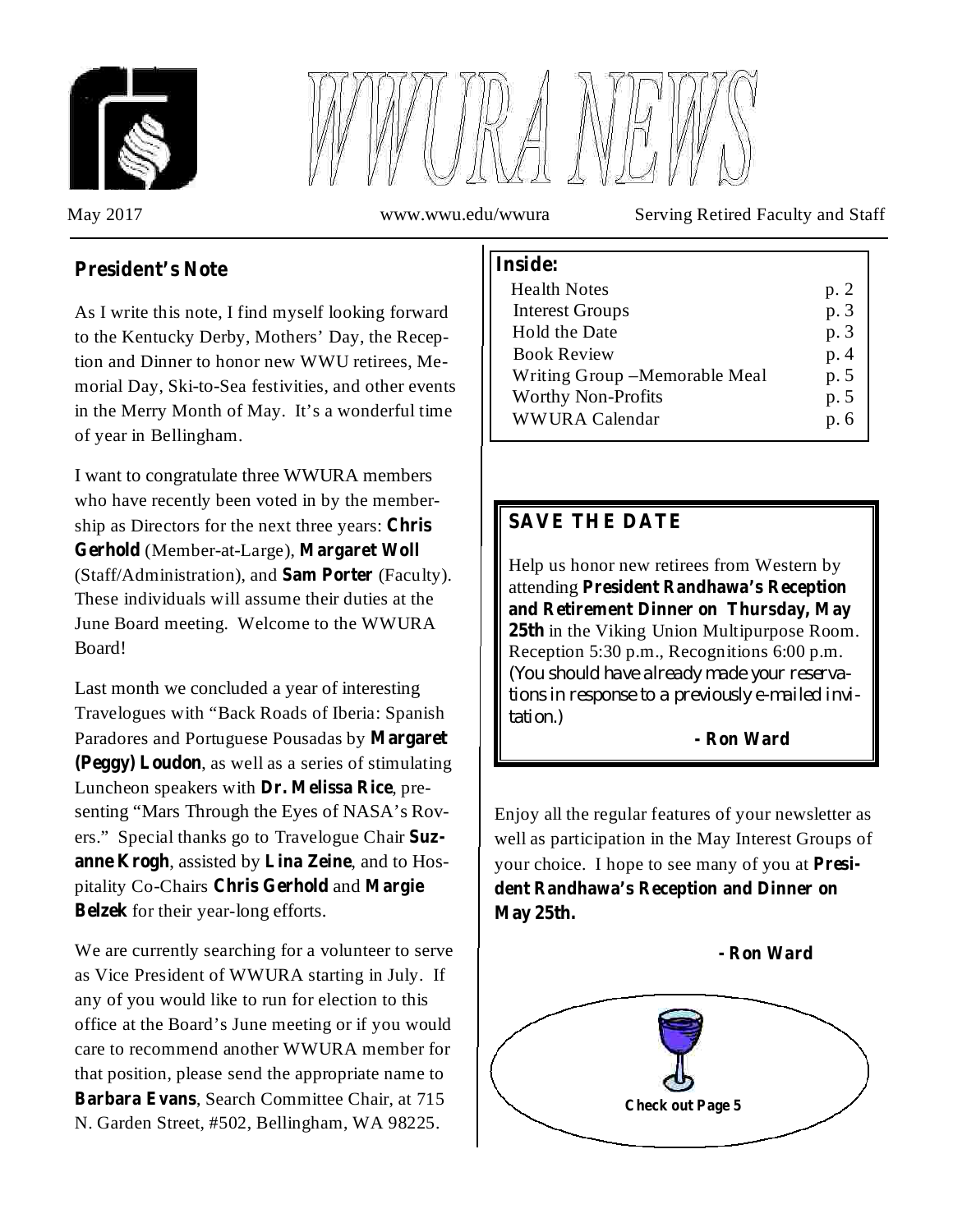## **May 2017 Health Notes by Evelyn Ames**

## *Promoting and Maintaining Bone Density*

What do you know about bone density? Has your physician recently recommended you get a bone density test? Bone density refers to a measurement of the amount of calcium and other minerals in a segment of bone. A higher mineral content indicates higher bone density and strength. The test is used to detect osteopenia and osteoporosis or monitor their treatment.

Bone is a living, growing part of the body. Throughout one's lifetime, new bone cells grow and old bone cells break down to make room for new, stronger bone. When a scan of a person's bone density shows osteoporosis, it means the old bone is breaking down faster than new bone can replace it. As this happens, the bones lose minerals such as calcium. This makes bones weaker and more likely to break, even after a minor injury such as a bump or a fall. Osteopenia refers to bone density that is lower than normal peak density but not low enough to be classified as osteoporosis.

#### **Suggestions for Maintaining/Promoting Bone Density:**

- Various studies have shown that exercise, especially running and jumping which involve impacting/contacting with the earth are more effective than swimming and low impact bicycling. •
- Weight bearing exercise works against gravity and stimulates bone formation. Exercise interventionsthat stress or mechanically load bones (when bones support the weight of the body or when movement is resisted when using weights) include aerobics, strength training, walking and tai chi. The creation of ground forces through the body stimulate bone to add density. •
- Popular forms of weight bearing exercise (e.g., walking, jogging, climbing stairs, tennis and dancing) are recommended for people with osteopenia as well as high impact exercises such as sprinting and hopping and certain types of weight lifting/resistance exercises. The Cochrane Collaboration found that aerobics, weight-bearing exercise, and resistance exercises all helped build bone density in the spine, while walking improved bone density in the spine and hip. Impacts with the ground create strong muscular contractions, which is a plus factor in maintaining bone density.  $\bullet$

A study reported in Lancet in 2005 showed that "women ages 25 to 50 who leaped like fleas at least 10 times in a row, twice per day for four months, significantly increased the density of their hipbones. In another, more elaborate experiment from 2006, women who hopped and also lifted weights improved the density of their spines by about 2 percent compared to a control group, especially if the weight training targeted both the upper body and the legs. Women whose weight training focused only on the legs did not gain as much density in their spines."

Remember the bones in the spine and lower body are designed to support the body's weight. Give yourself opportunity in your busy schedule to combine weight-bearing exercises with resistance training with free weights, a weight machine, or elastic bands. If you haven't engaged in resistance exercises recently, start with exercises that can be easily repeated eight to 12 times. Then add to the routine. Three to four times a week is recommended with at least one day off between sessions. Add only a pound or two at a time. Be sure to maintain good body posture/alignment when doing exercises so that the back and neck are supported.

A few resources: https://www.ncbi.nlm.nih.gov/pubmed/16876495 https://www.ncbi.nlm.nih.gov/ pubmed/?term=osteoporosis+weight+bearing+exercise http://www.cochrane.org/CD000333/MUSKEL\_exercise-for-preventing-and-treating-osteoporosis-inpostmenopausal-women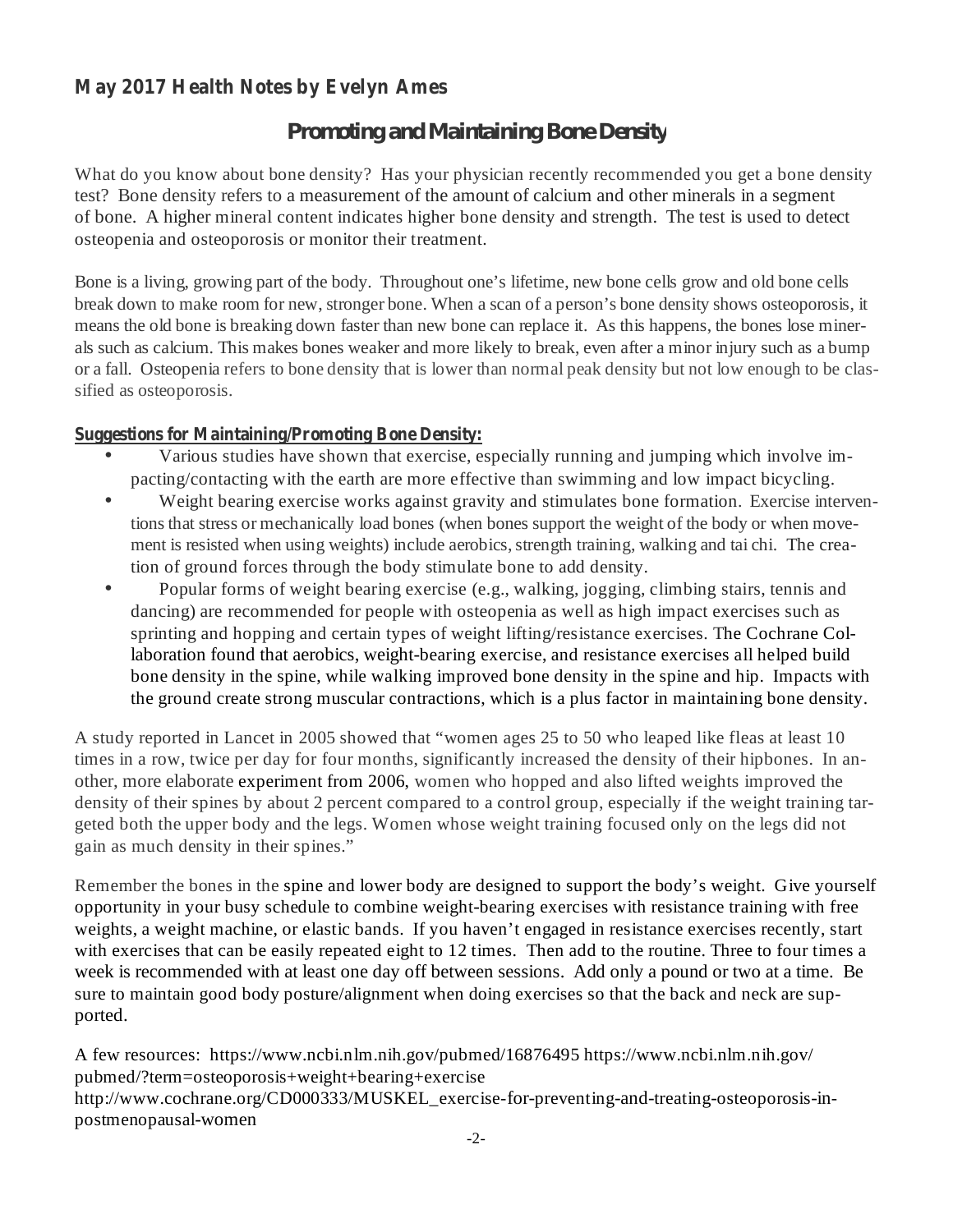# **MAY 2017 INTEREST GROUPS**

If you are interested in one of the groups please call or email the contact person.

BOOK GROUP--Donna Moore, 360-733-5769 <dfmoore12@gmail.com> We will meet Tues., April 18th at 2:30 at Donna Moore's home, 1200 Birch Falls Dr. May's book is Joy *for Beginners* by Erica Bauermeister, discussion leader-Lina Zeine, treats-Gail Adele *June's book is My Name is Lucy Barton: A Novel by Elizabeth Strout, discussion leader-Barb Evans,* treats-Barb Evans

BRIDGE GROUP—The bridge group will meet in May, time and place to be announced.

INFORMAL DINING -- Janet Berg, 360-733-4654, <janetlila@hotmail.com> Informal dining has ended for the year, will start again in October 2017.

OPERA GROUP--Evelyn Ames, 360-734-3184, <evelyn.ames@wwu.edu> **Note:** MET HD performance of Der Rosenkavalier with Renee Fleming is May 13. Contact Evelyn if you want information about scheduled dates and locations for Metropolitan Opera and Skagit Opera. Web site for The MET HD: https://www.metopera.org/Season/In-Cinemas/. Skagit Opera: http://skagitopera.org/performances/ Web site for Vancouver Opera: https://www.vancouveropera.ca/ Seattle Opera: https://www.seattleopera.org/ Pacific Opera Victoria: http://www.pov.bc.ca/

PLAY READING—Margaret Woll. 360-734-8427 <mhildeb408@aol.com> We will meet Monday, May 22nd at 2 pm in the home of Margaret and John Woll, 208 Highland Dr. We will continue to read *The* Tempest –starting with Act 3.

**SKIING** - Charlie Way, 360-734-0649 <cybway@aol.com>

WRITER'S GROUP -Lynne Masland, 360-676-9821 <lmasland@comcast.net>Meets twice a month. The groups are kept small so there is time for reading and critiquing each other's work.

## **Hold the Date!**



**Wednesday, September** Our first travelogue of the new season will be **20th, 6:30 PM** at the Squalicum Yacht Club. WWURA member George Kriz will take us on a tour of the lighthouses of New England with some lighthouse history along the way.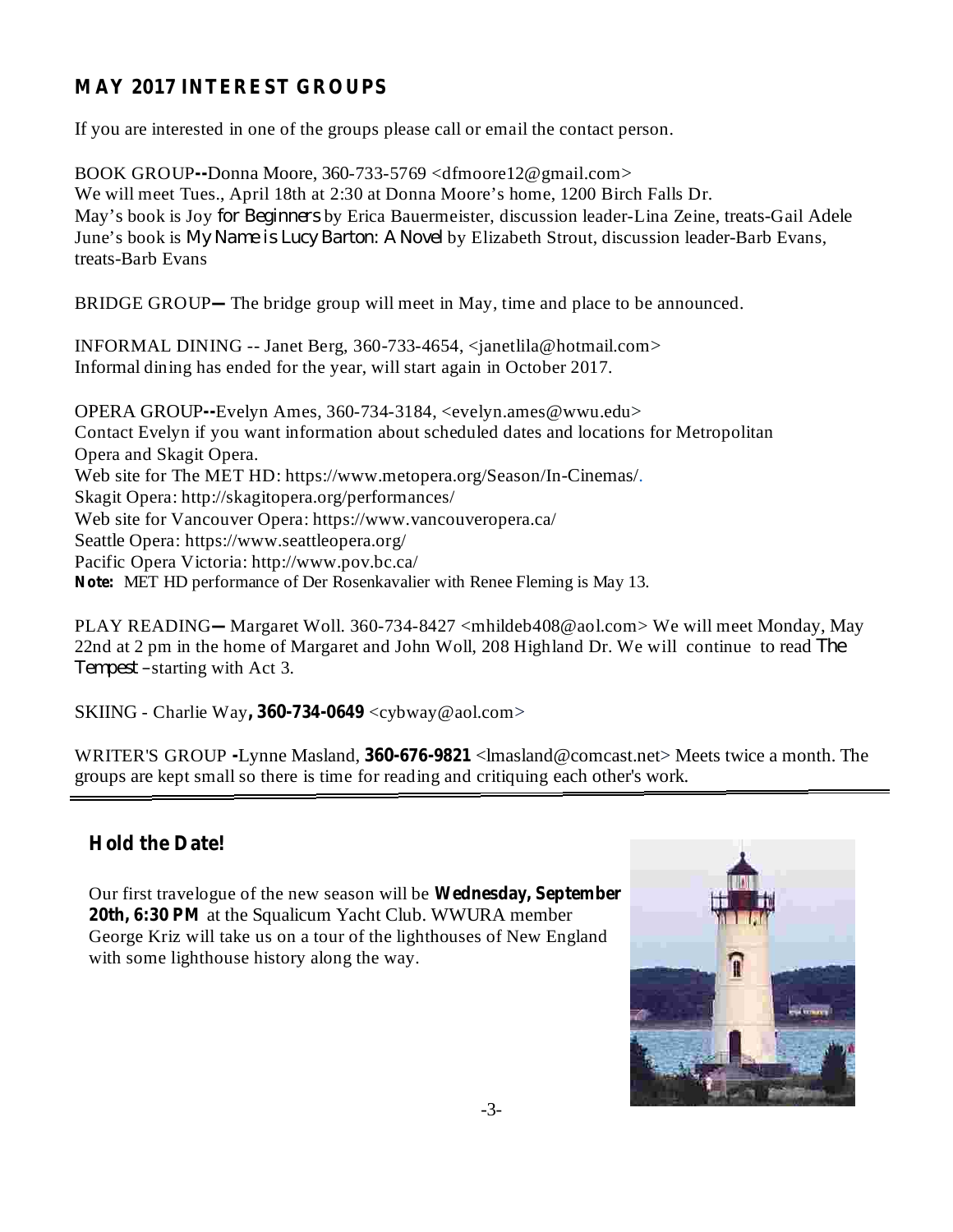## **Book Review**

#### **by Howard Zinn A Review** *A People's History of the United States :*

Recently the Bellingham Herald reported that an Arkansas legislator introduced a bill forbidding teachers from assigning Howard Zinn's A People's History of the United States. Immediately I wanted to review it. In this book Zinn notes that most history is written by the elite. He wanted—the book was first published in 1980—to tell our story from the point of view of the non-elite—first Indians, then black people, workers, and women. He does a powerful job of it. Perhaps one long sentence will give a good sense of how he does his job.

"Emma Goldman, the anarchist and feminist, whose political consciousness was shaped by factory work, the Haymarket executions, the Homestead strike, the long prison term of her lover and comrade, Alexander Berkman, the depression of the 1890s, the strike struggles of New York, her own imprisonment on Blackwell's Island, spoke at the meeting some years after the Spanish-American War."

Zinn begins with the Arawak people of a Caribean island (Hispaniola) looking out in amazement at the strange huge boat just off shore; it was Columbus. One hundred sixty years later, there are no Arawak on Hispaniola. Zinn proceeds through the history, telling the story that is often not told in standard histories. Much of it is not pleasant. He documents his tale copiously. Zinn ends his story with a 30 page chapter on the Clinton presidency (he is not kind to Bill) and a 7 page chapter on the 2000 election and "The War on Terrorism."

Zinn gives a new understanding of our colonial period, the Revolution, Manifest Destiny, the Civil War, Reconstruction, the Gilded Age, the Spanish American War, the Progressive Era, and more. Each chapter contained new revelations for me.

In an afterword explaining how he came to write the book, Zinn tells us "It was not until I joined the faculty of Spelman College, a college for black women in Atlanta, Georgia, that I began to read the African-American historians who never appeared on my reading lists in graduate school [Ph.D. from Columbia University] (W. E. B. Du Bois, Rayford Logan, Lawrence Reddick, Horace Mann Bond, John Hope Franklin). Nowhere in my history education had I learned about the massacres of black people that took place again and again, amid the silence of a national government pledged, by the Constitution, the protect equal rights for all."

In writing as a partisan for the downtrodden, Zinn pulls few punches and lays himself open to the charge of not presenting evidence exculpatory of the elite. Even so, Zinn's book has become a classic, having sold since it was published forty-seven years ago over 2 million copies. It has been a very good corrective for me. I think this is an important book. I recommend it.

#### **- Bob McDonnell**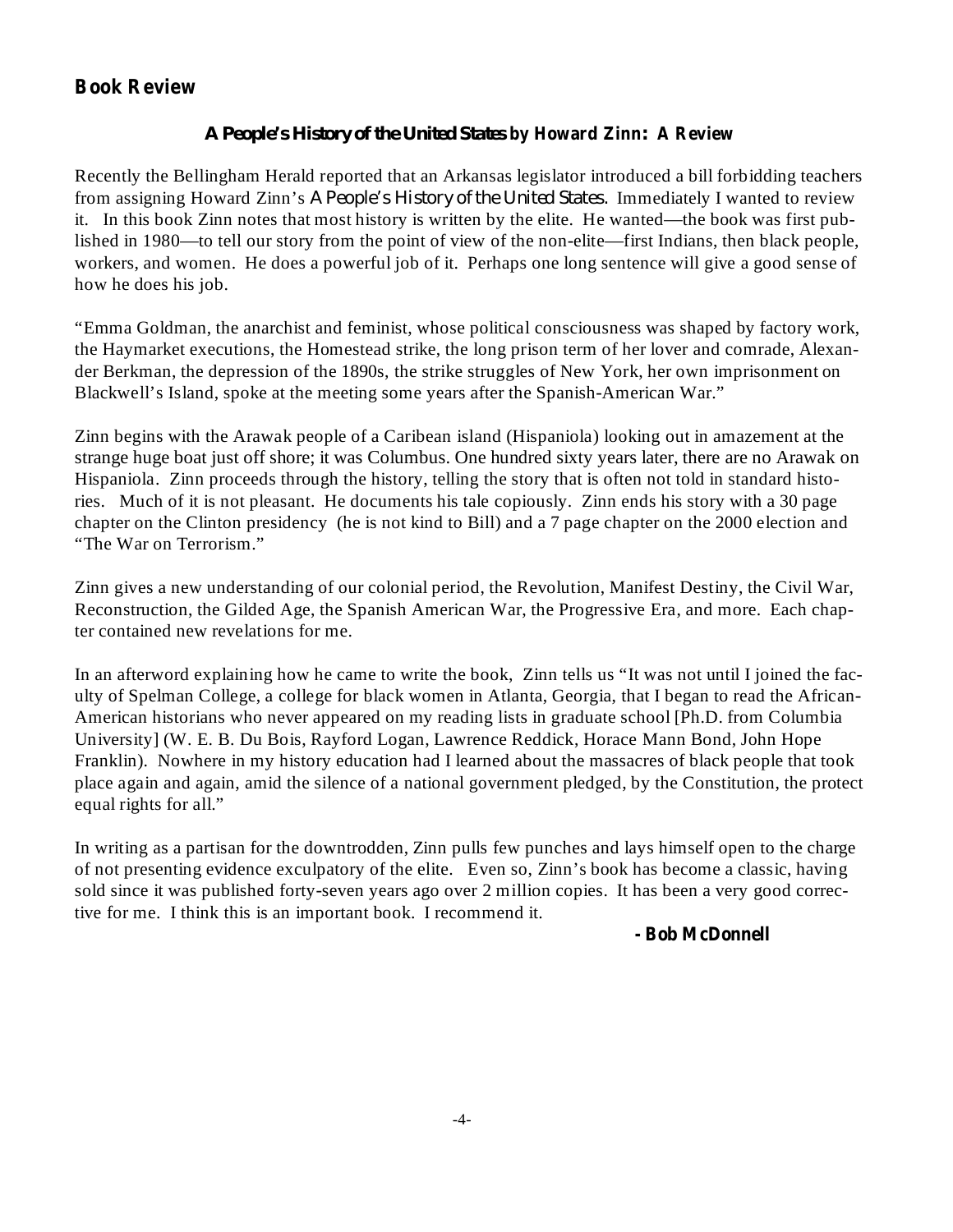# **Writing Group**

A while ago, the Writing Group column offered a piece by Evelyn Wright on memorable meals. We asked others to send in their memories of meals. Here is one from WWURA member Barbara Davidson.

#### **A Memorable Meal Barbara Davidson**



Our Mother had rarely been in a kitchen until after she married Daddy, a chemical engineer. They both worked on her gaining culinary skills. Our childhood was fed on lots of raw vegetables, fruits and nonprocessed other food – NO chemicals. My four brothers and I learned to read can labels very early. Most dishes were those recipes that Daddy preferred. The rare sweets were those that he liked. One was a delicious cake with boiled icing.

Unfortunately, Mother had great difficulty making the icing hard enough to not run off the cake. I can remember listening to Daddy explain to Mother to watch the thermometer to an exact point when boiling the icing. There was more than one cake that we ate in a bowl with it's 'sauce'. She finally made it hard enough once that it was a little hard to cut. Daddy was not happy. He banged on it with the handle of the knife and he said that he might need a power saw to cut it. Then just before a Sunday Dinner, my brothers and I were quietly told a secret. We were *not* to warn Daddy – now that Mother had mastered the icing, she had discovered she could also make it really as hard as a rock as a surprise just to tease Daddy. He had given her such a hard time on the previous slightly hard icing, we knew he deserved to be teased. We could hardly wait for dessert time.

When Daddy tried unsuccessfully to break the new cake, his expression was, oh, so great – and we knew it was time for us all to say, "APRIL FOOL!" – April 1, 1949

# **Worthy Non-Profits: Lydia Place**

羽 W THRIFT STORE

Lydia Place, a Bellingham non-profit, serves the most vulnerable among us—homeless families, which is almost a euphemism for homeless single mothers and their children. Begun in 1989, it provides emergency and transitional shelter. It also provides case management in and trains its young women clients in a host of critical, essential areas: personal money management, parenting, nutrition, grooming, job seeking and training. It does so partly by collaborating with other organizations who are working to end homelessness in Whatcom County.

Lydia Place is supported by its thrift store Wise Buys at 1224 North State Street. It's next fund raiser is the Downtown Bellingham Wine Walk on May 12 at 5:30. Tickets available on line and at Wise Buys. Repeat: Lydia Place protects the most vulnerable among us.